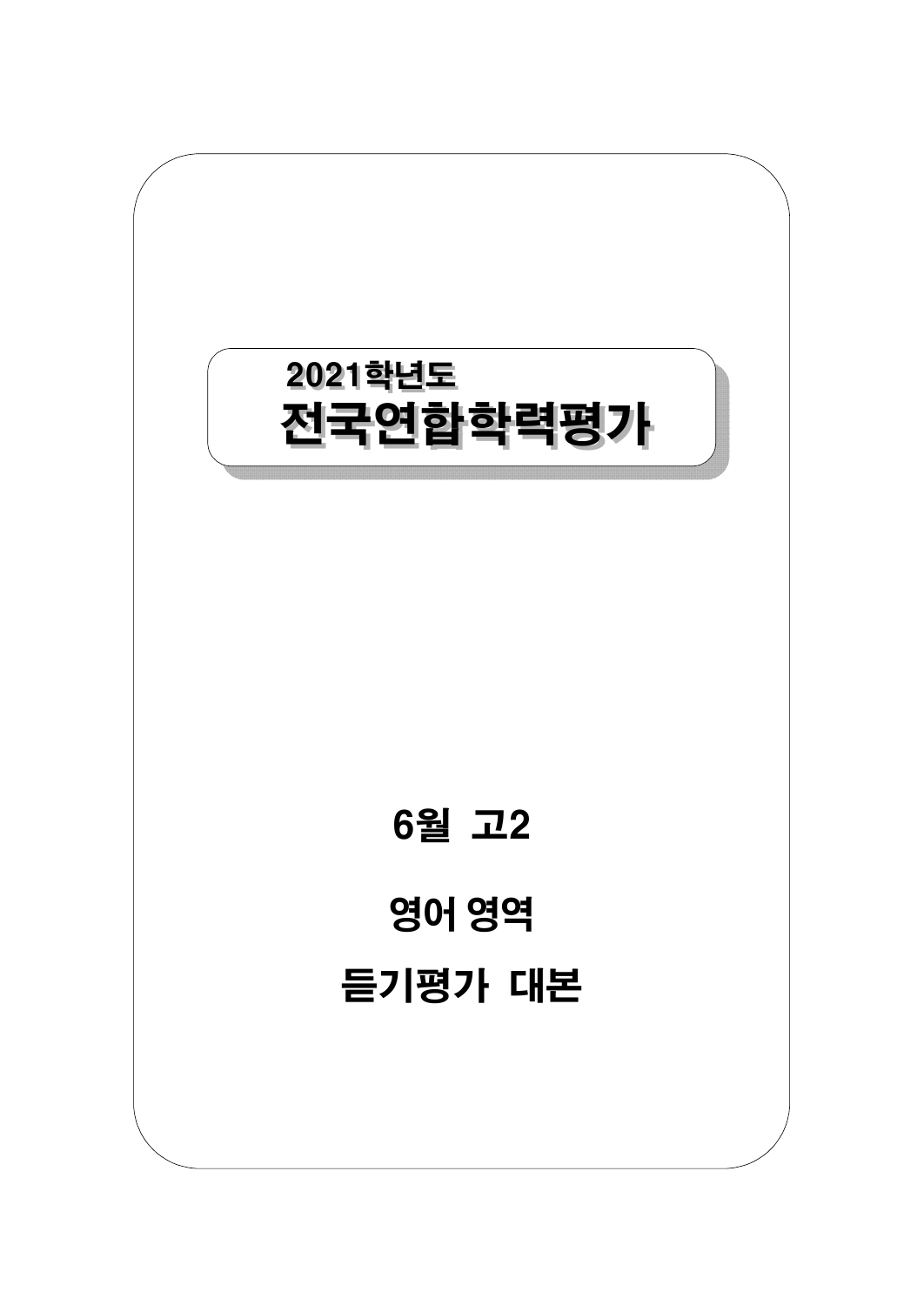1. 다음을 듣고, 여자가 하는 말의 목적으로 가장 적절한 것을 고르시오.

W: Good morning, Staton High School students! This is Jessica Mcqueen, the vice principal. As you know, tomorrow, two vending machines will be installed next to the school library. Now, I'd like to inform you of the rules you have to follow when using them. First, use them only during break times. You can not use them as an excuse for being late for classes. Second, after eating or drinking, throw trash away in the trash can. No one wants a dirty school. Third, do not kick or push the vending machines. If they don't work, just call the number on the machine. Please keep these rules in mind. Thank you.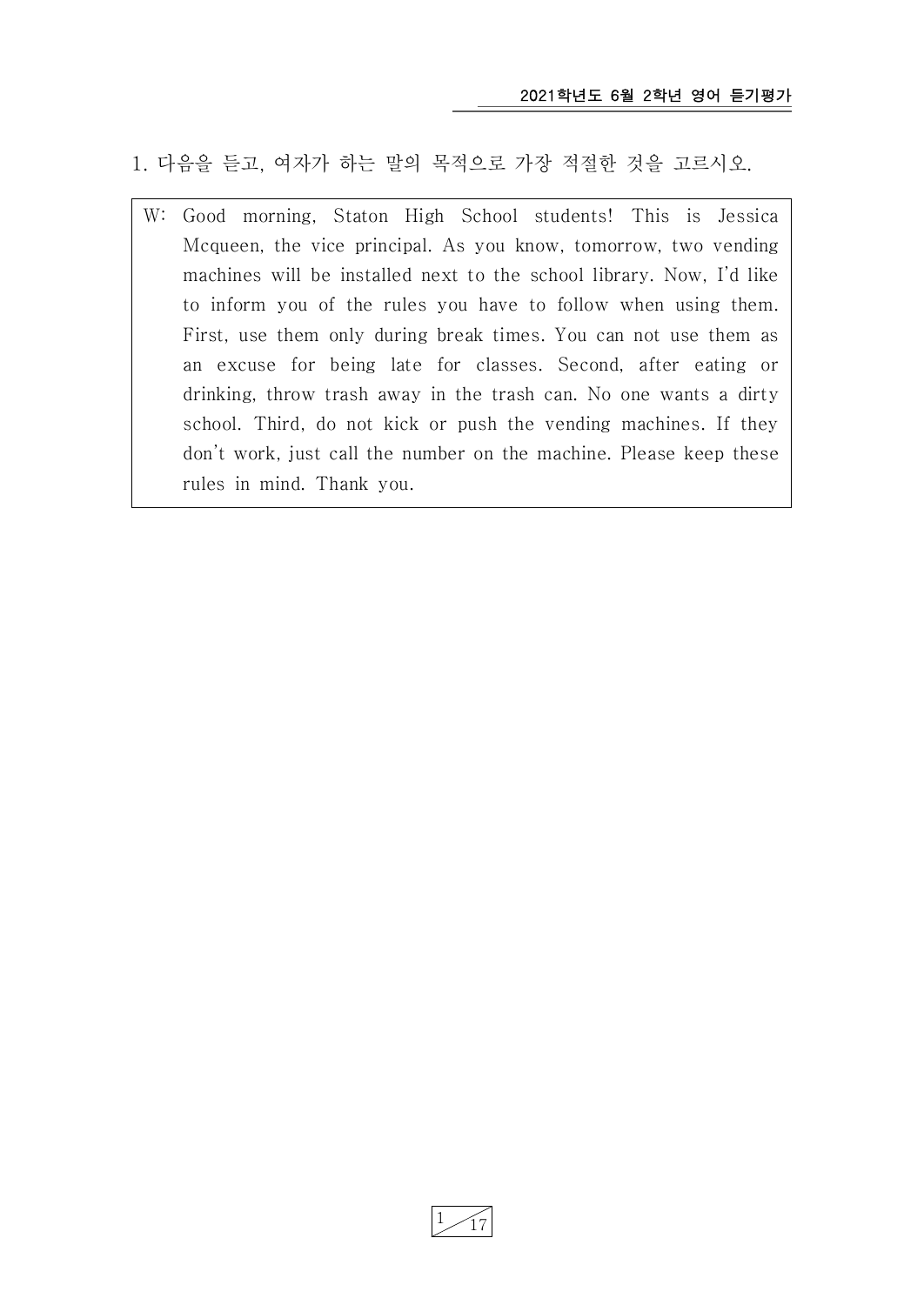- 2. 대화를 듣고, 남자의 의견으로 가장 적절한 것을 고르시오.
	- W: Dylan, what are you doing?
	- M: I'm learning about the history of Rome.
	- W: Hmm... But you are reading a comic book, aren't you?
	- M: Yes, it's a comic book about history. It's very helpful.
	- W: I think reading a general history book would be more helpful.
	- M: Maybe. But learning history through comic books has many good points.
	- W: Why do you think so?
	- M: Comic books use pictures to convey information, so you can understand historical events more easily and remember them for a long time.
	- W: That makes sense. Anything else?
	- M: Most importantly, comic books are interesting to read.
	- W: I see. Then I'll give it a try.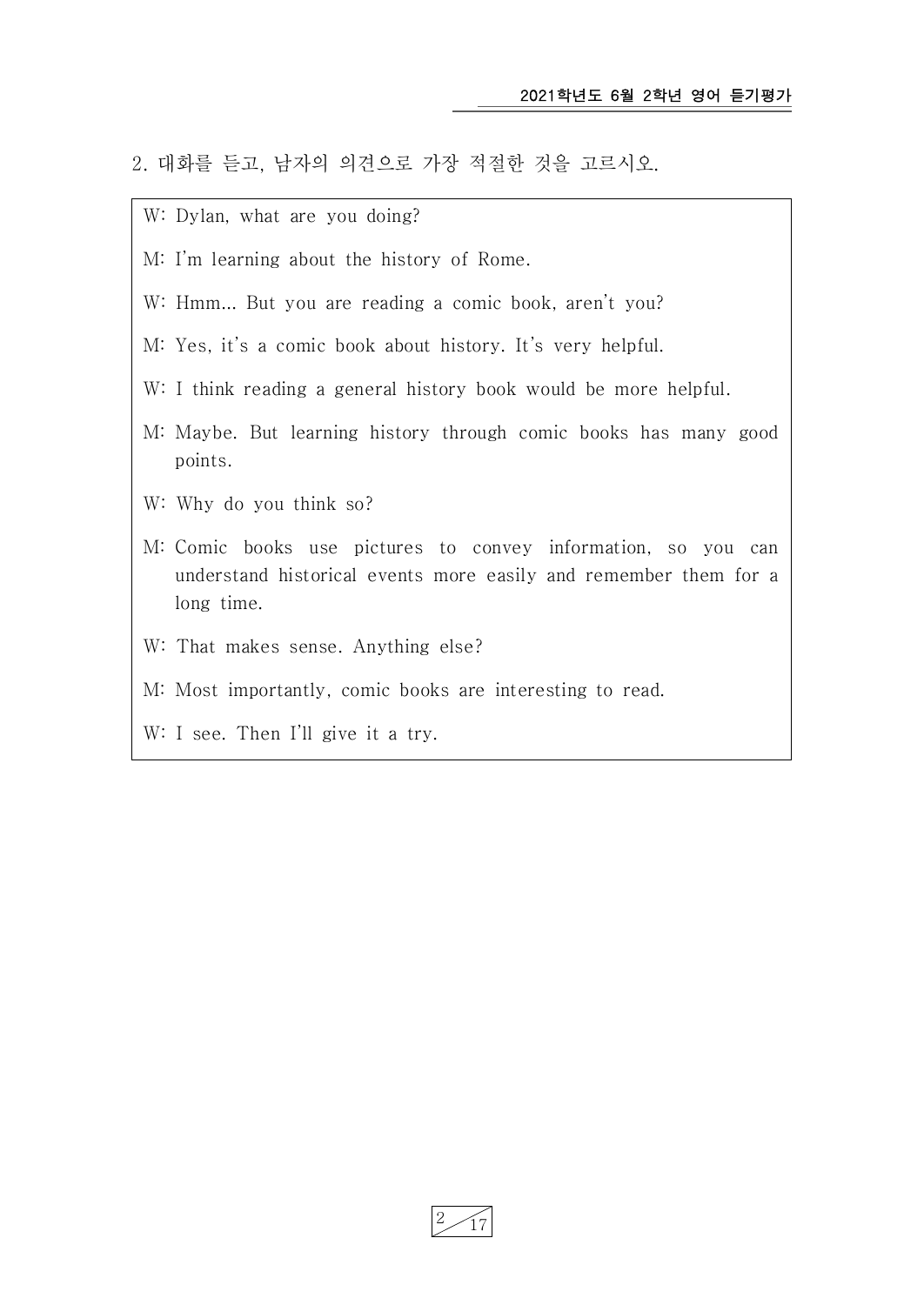3. 대화를 듣고, 두 사람의 관계를 가장 잘 나타낸 것을 고르시오.

W: Hi, Mr. Williams.

- M: Hi, Ms. Brown. Thanks for inviting me.
- W: We're honored to meet you today. I heard that you've been cooking for more than 30 years.
- M: Yes. I've studied ways to make Italian dishes more delicious since 1990.
- W: That's amazing. Actually, many viewers have been asking for pasta recipes.
- M: Great. I'll teach you how to make tomato bacon pasta today.
- W: Isn't that one of the most popular dishes in your restaurant?
- M: Right. I'll let you know how to make delicious pasta in an easy way.
- W: Fantastic! Also, the recipe will be uploaded to our website after the show.
- M: That will be helpful for the viewers who miss the show.
- W: Great. Can you tell me what to prepare for the dish?
- M: All you need is bacon, tomatoes, pasta, and olive oil.
- W: Okay. Let's start cooking!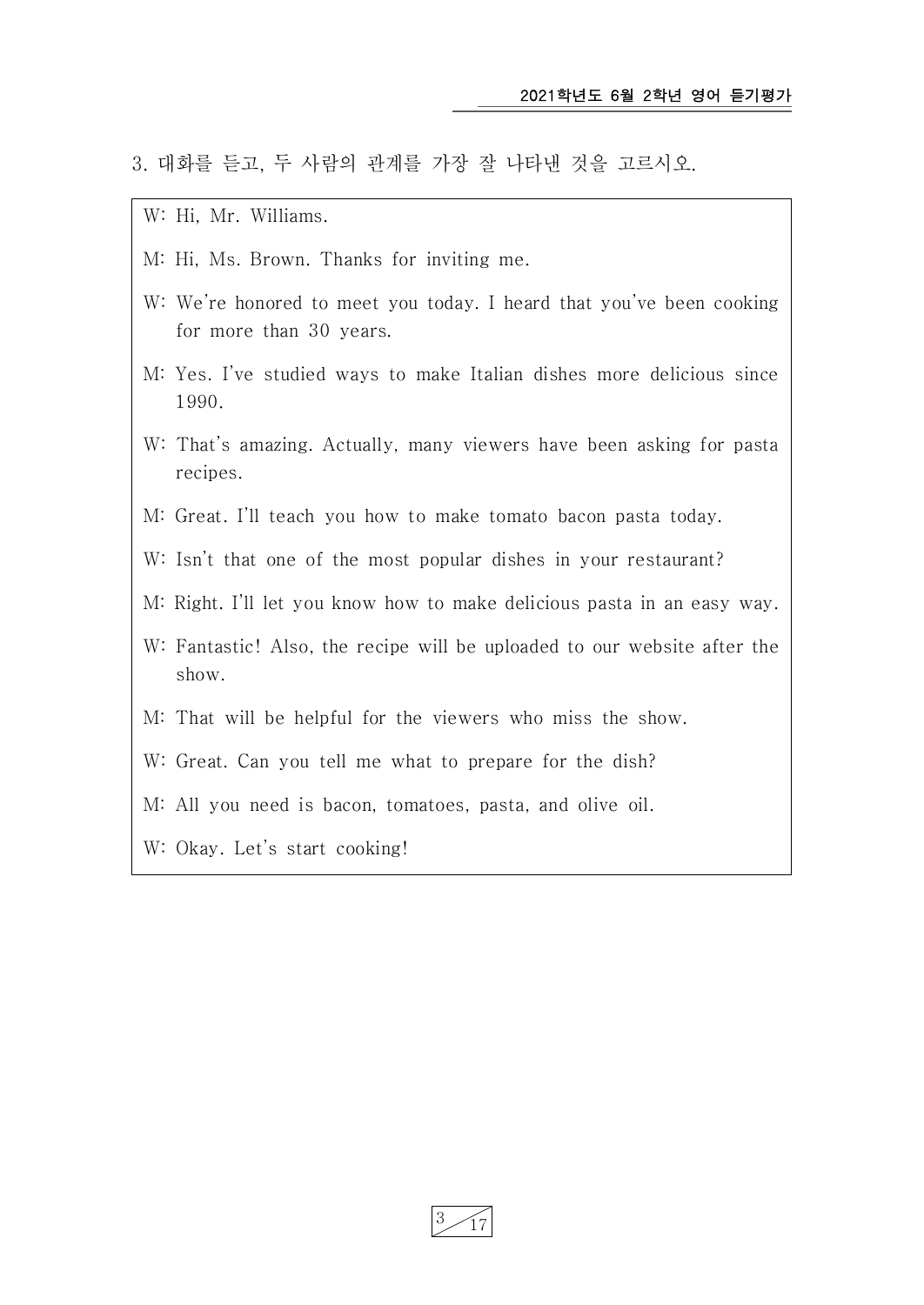- 4. 대화를 듣고, 그림에서 대화의 내용과 일치하지 않는 것을 고르시오.
- W: Tom, I couldn't attend the school club festival last week. How did it go?
- M: It went great. Do you want to see a picture of my club's booth?
- W: Sure. The banner hanging on the wall looks good.
- M: Thanks. Do you recognize the drawing of the car above the chair?
- W: That's Tina's work. I saw her drawing it earlier.
- M: You're right. What do you think about the flower vase on the table? I made it.
- W: You did a great job. By the way, why is there a soccer ball on the floor?
- M: That was for visitors to paint. See, those children are painting it.
- W: That must have been a fun experience. Oh, look at the bird sculpture on the shelf! It seems so real!
- M: That's Kevin's artwork. He got a prize for it.
- W: Everything looks perfect. I wish I could have been there, too.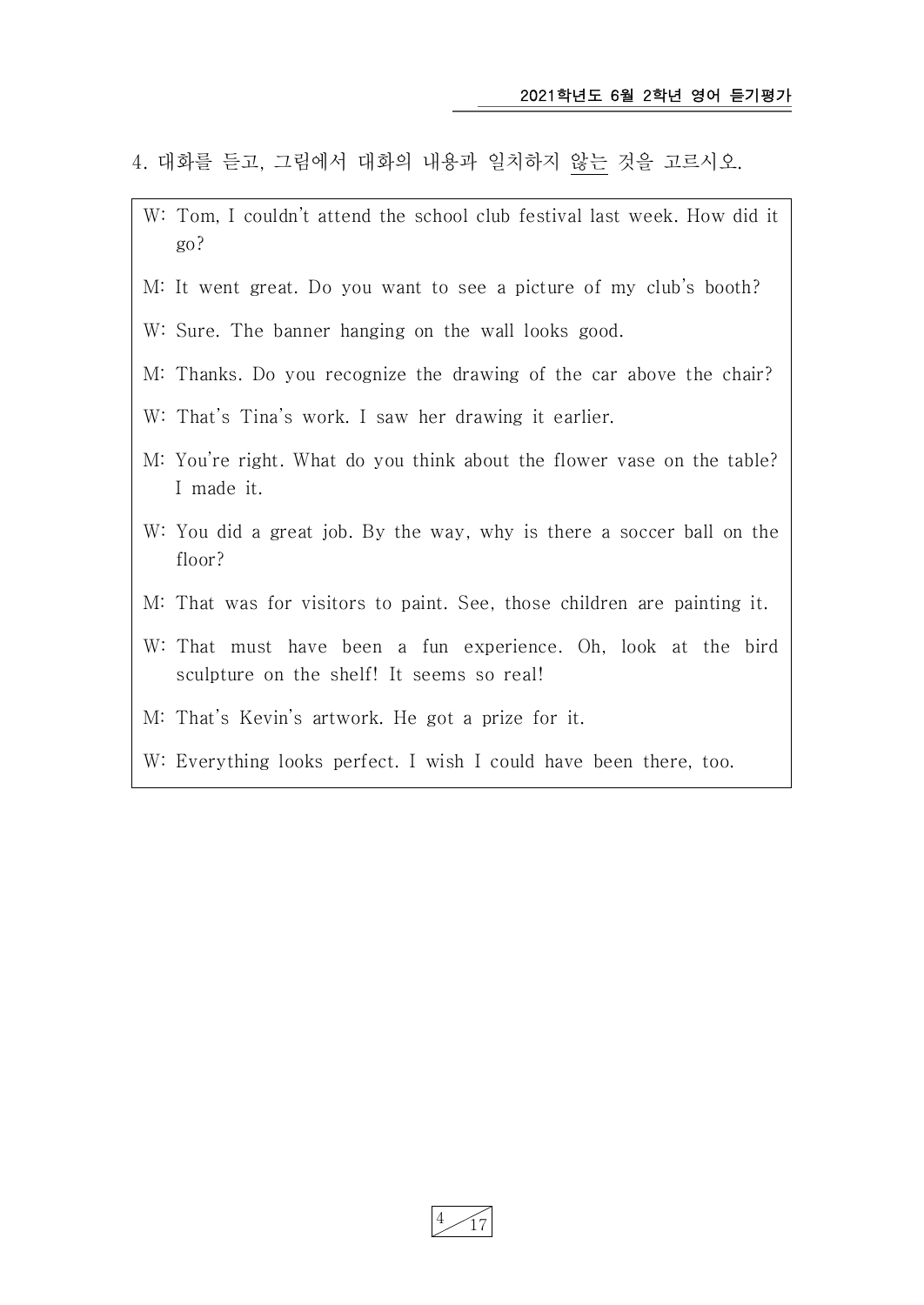- 5. 대화를 듣고, 여자가 할 일로 가장 적절한 것을 고르시오.
- W: Steven, the baseball final is coming up next week. I'm so excited. M: Me, too. Let's check what we need to prepare to cheer for our team. W: Okay. Did you order small flags to wave? M: Sure, they were delivered yesterday. W: Good. Didn't you say you were going to write our team name on the flags? M: Right, I did it with my brother this morning. W: Well done. How about songs to cheer on our team? M: Don't worry. I've already chosen several songs. W: Wow, you've done a lot. Is there anything I can help with? M: There is one thing left. We need to buy hairbands. W: I can do that. I'll buy colorful and stylish ones. M: Great! I hope our team will win the game.

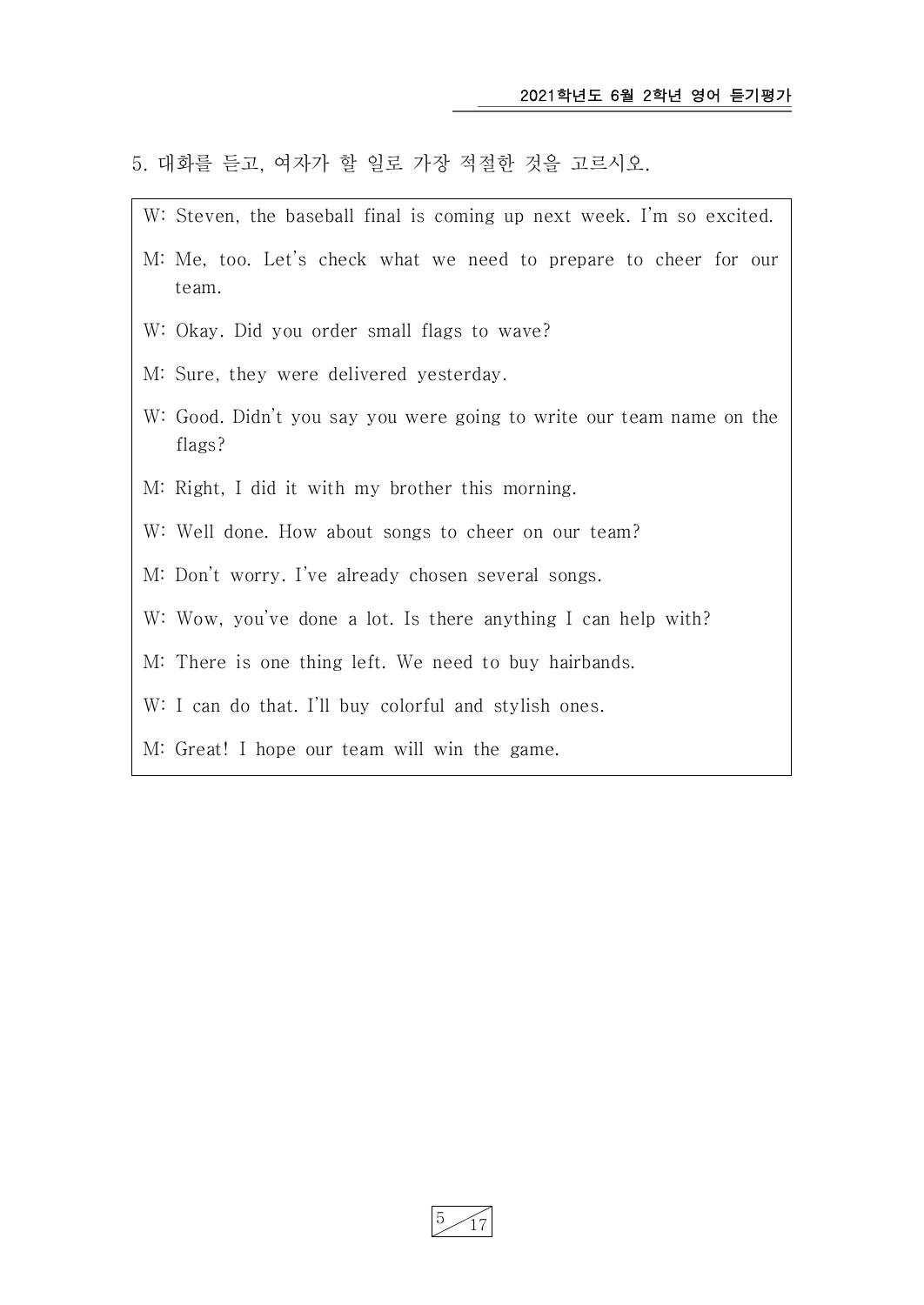6. 대화를 듣고, 남자가 지불할 금액을 고르시오.

- W: Hello. May I help you?
- M: Yes. I want to buy some toys for my children.
- W: We have a wide selection of toys. Come and look around.
- M: What kind of robots are popular these days?
- W: I'm sure your kids would love this robot. It appeared in a TV series recently. It's \$100.
- M: It's so expensive. Anything else?
- W: This toy car is last year's model, but it moves by remote control. It costs \$60.
- M: I like it. Do you have any other good things?
- W: The newest speaking doll was released yesterday.
- M: It looks cute. How much is it?
- W: It's \$80, but you can get 50% off on this doll today.
- M: Excellent! Then I'll buy one toy car and one speaking doll. I'll pay for them by credit card.
- W: Thank you.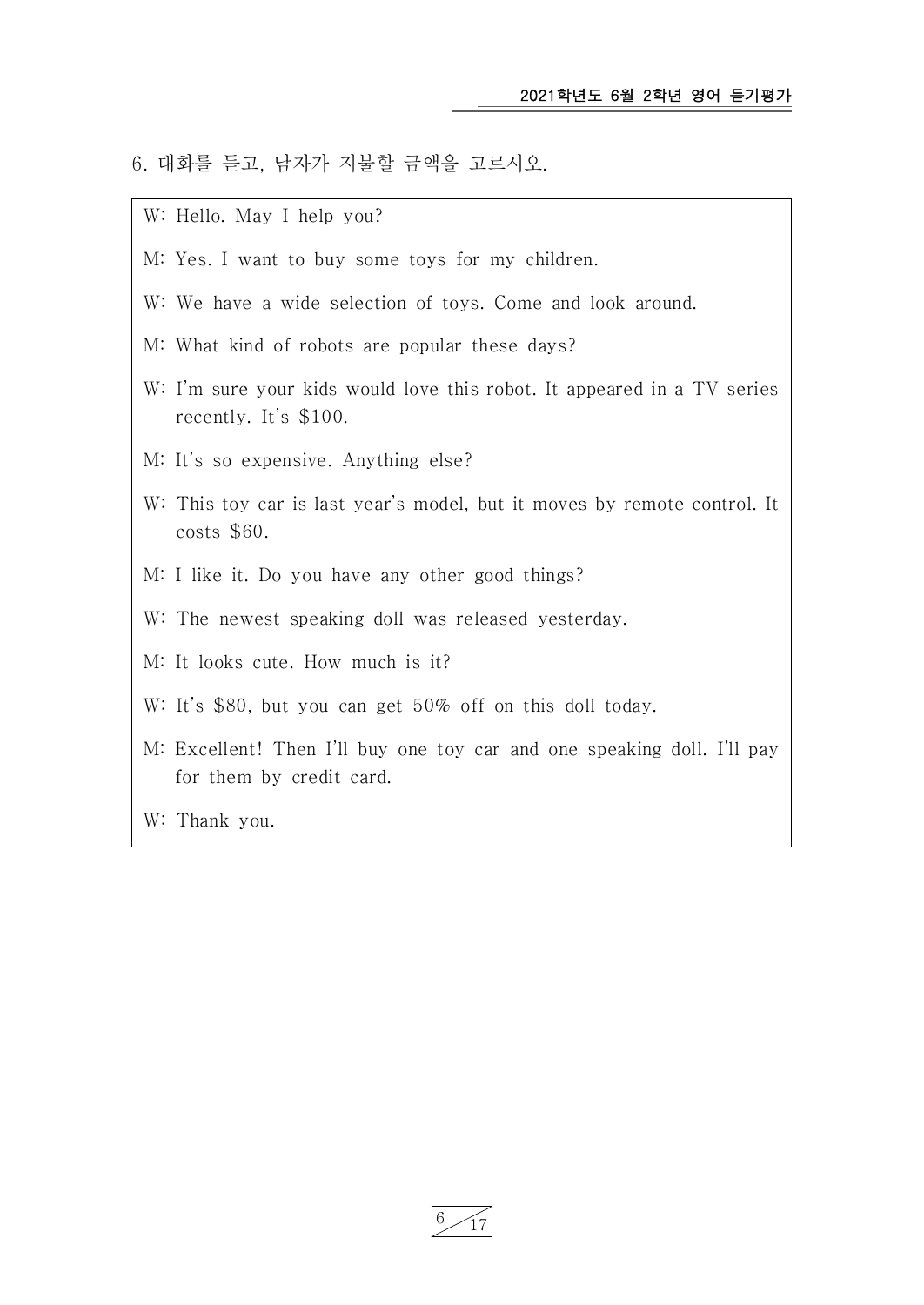- 7. 대화를 듣고, 여자가 영화관에 갈 수 없는 이유를 고르시오.
	- M: Hi, Jessi. How was the test?
	- W: It wasn't that difficult. Anyway, I'm glad that it's over.
	- M: Right, now we need to reward ourselves. Why don't we go to the movies?
	- W: Sure, I'd love to.
	- M: How about going to a cinema this Saturday? There are a lot of new movies.
	- W: Sorry, I can't make it that day.
	- M: Why? Do you have to prepare your presentation for biology class?
	- W: No, I finished it yesterday.
	- M: Ah, you said your mother's birthday is coming up, right?
	- W: Actually, her birthday is next week.
	- M: Then, what are you doing on Saturday?
	- W: I planned a camping trip with my family for that day.
	- M: Oh, I see. Have a good time with your family. We can watch a movie some other time.

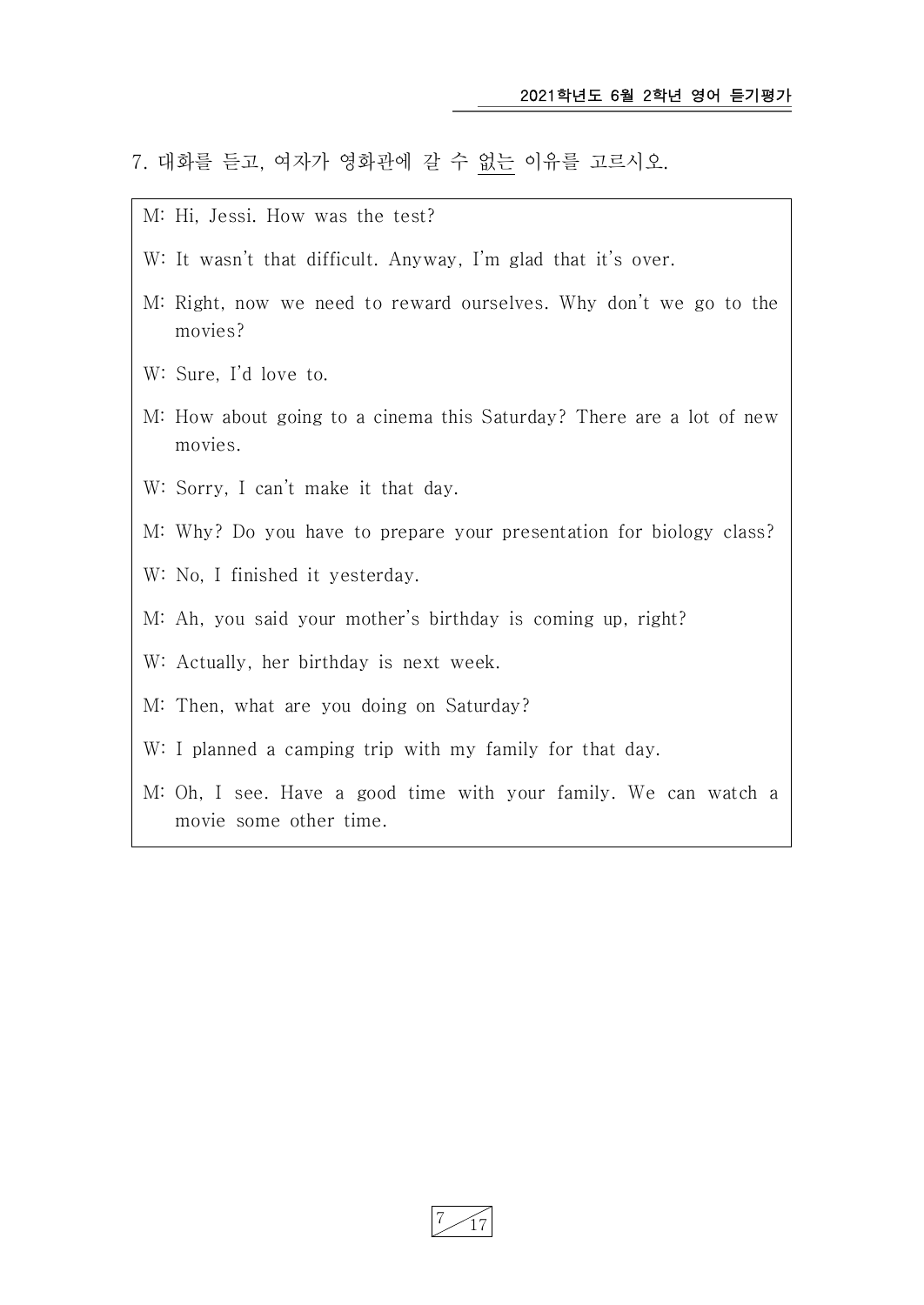- 8. 대화를 듣고, Friday Night Walk에 관해 언급되지 않은 것을 고르시오.
- M: Honey, check out this poster. Friday Night Walk is going to be held this month.
- W: Friday Night Walk? Is it walking through the city at night?
- M: Well, yes. But its purpose is to raise money for children's hospitals.
- W: That's meaningful. And we can enjoy the beautiful city views at night. Why don't we join it?
- M: All right. Let's do it.
- W: Great. Look. There are two walking courses we can choose from, a 5km course and a 10km one.
- M: Hmm... How about the 10km one? It would be a lot more exercise.
- W: Good idea. The participation fee is \$20 for the 10km course.
- M: I see. How can we sign up for the event?
- W: It says we must register on their website.
- M: Okay. Let's register right away.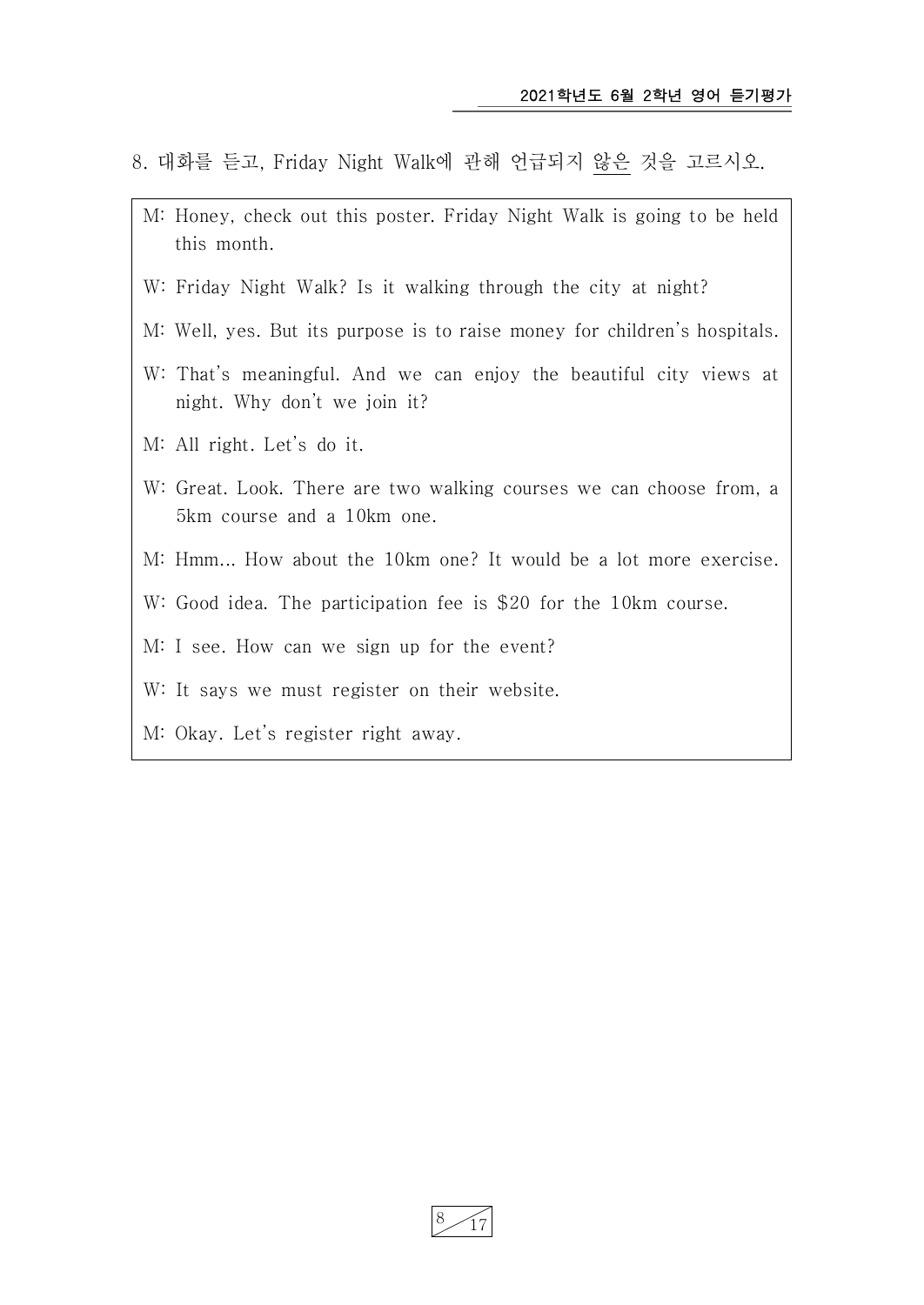- 9. Advanced English Reading Camp에 관한 다음 내용을 듣고, 일치하지 않는 것을 고르시오.
- M: Good afternoon. I'm Michael Lee, the manager of the City Library. We'll be hosting an Advanced English Reading Camp this summer vacation. It will be held for three days from August 6th to August 8th at the City Library. During the camp, you will read original written works by Shakespeare and discuss given issues in English. Two native English-speaking teachers will join the camp and lead the discussions. To take part in the camp, you must register online at our library's website in advance. You can join us for free if you are a member of our library, but if you are not a member, you'll have to pay \$15. We're limiting the number of participants to a maximum of 20 people, so I recommend you hurry and sign up. Thank you.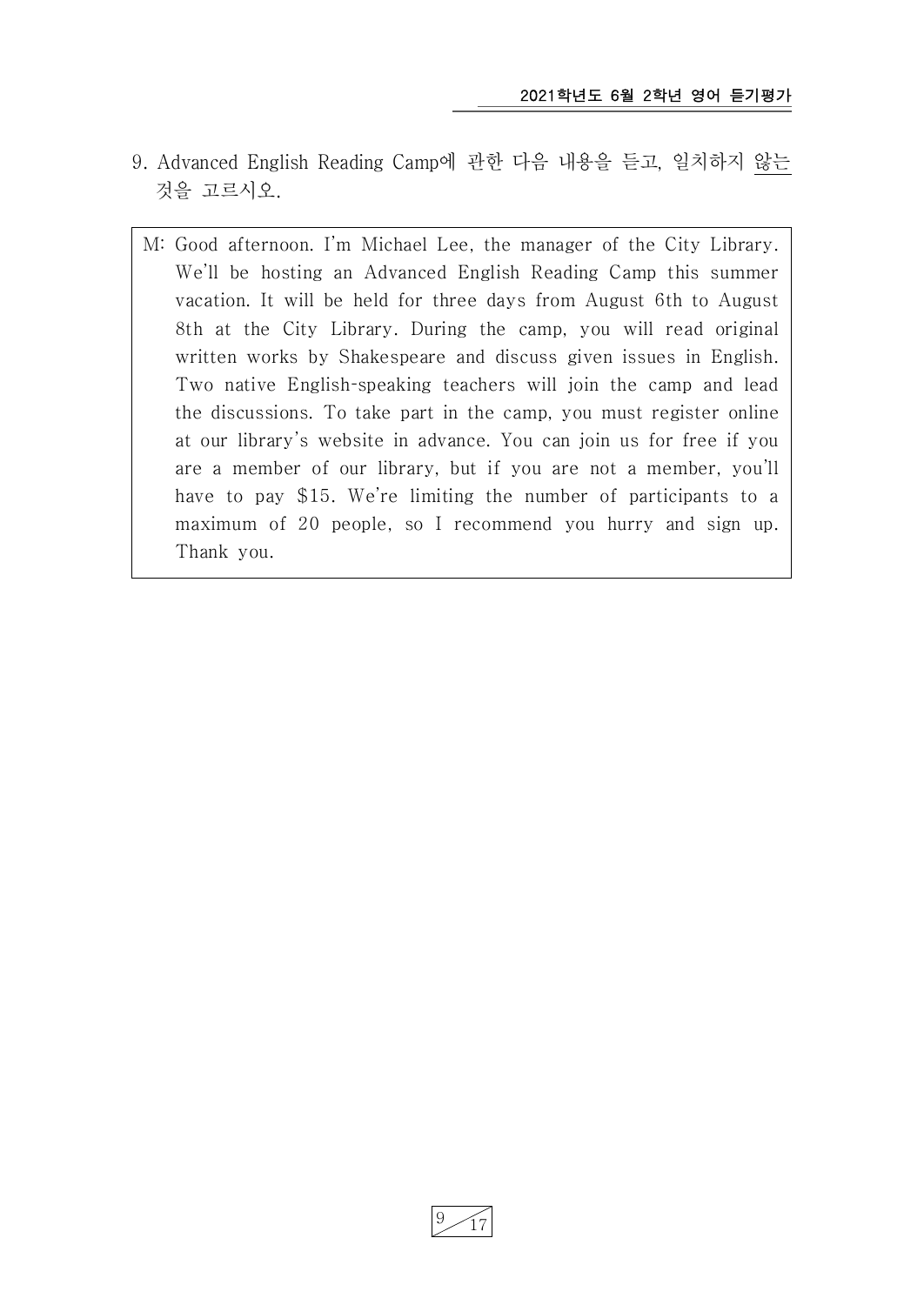- 10. 다음 표를 보면서 대화를 듣고, 두 사람이 구입할 책장을 고르시오.
- W: Honey, look at this flyer. This store has bookcases on sale.
- M: Great. It may be a good chance to replace our old bookcase.
- W: Let's see. *[Pause]* We should not choose the plastic one. It is likely to break easily.
- M: You're right. And, how many shelves do we need?
- W: Not many. We don't have that many books, so three or four would be enough.
- M: I agree. Let's choose the color now.
- W: I think a red bookcase would be pretty and colorful.
- M: Red is good, but it doesn't match our furniture. White would be a better choice.
- W: Good point. Then, we have only two options left.
- M: We've already spent a lot of money decorating the house. Why don't we buy the cheaper one?
- W: Okay. Then let's buy this one.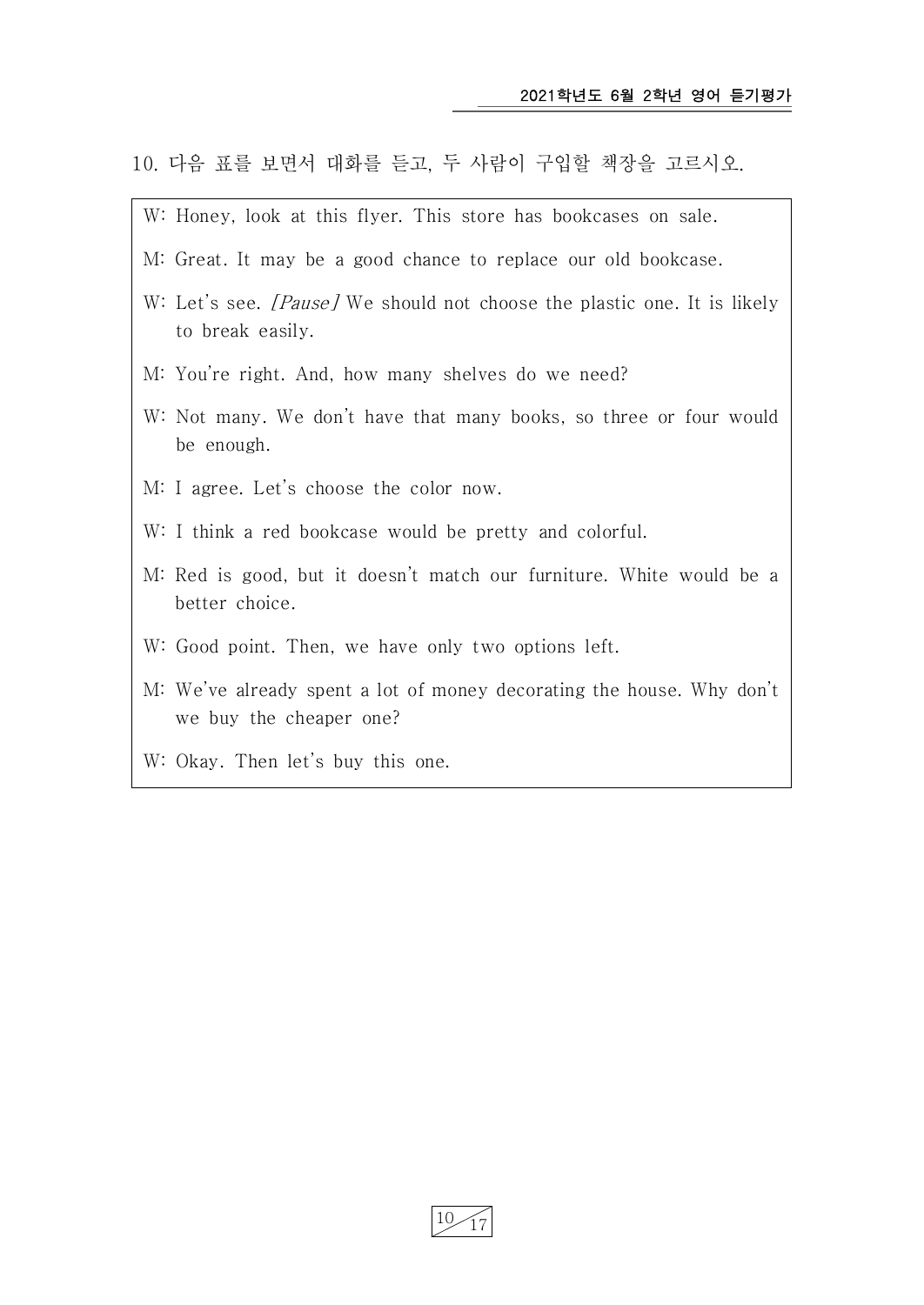- 11. 대화를 듣고, 남자의 마지막 말에 대한 여자의 응답으로 가장 적절한 것을 고르시오.
	- M: Mom, are you going somewhere?

- W: I'm going to buy some groceries for dinner. Can you come with me and help?
- M: Sure. But I have to change my clothes. Could you wait for a minute?

W: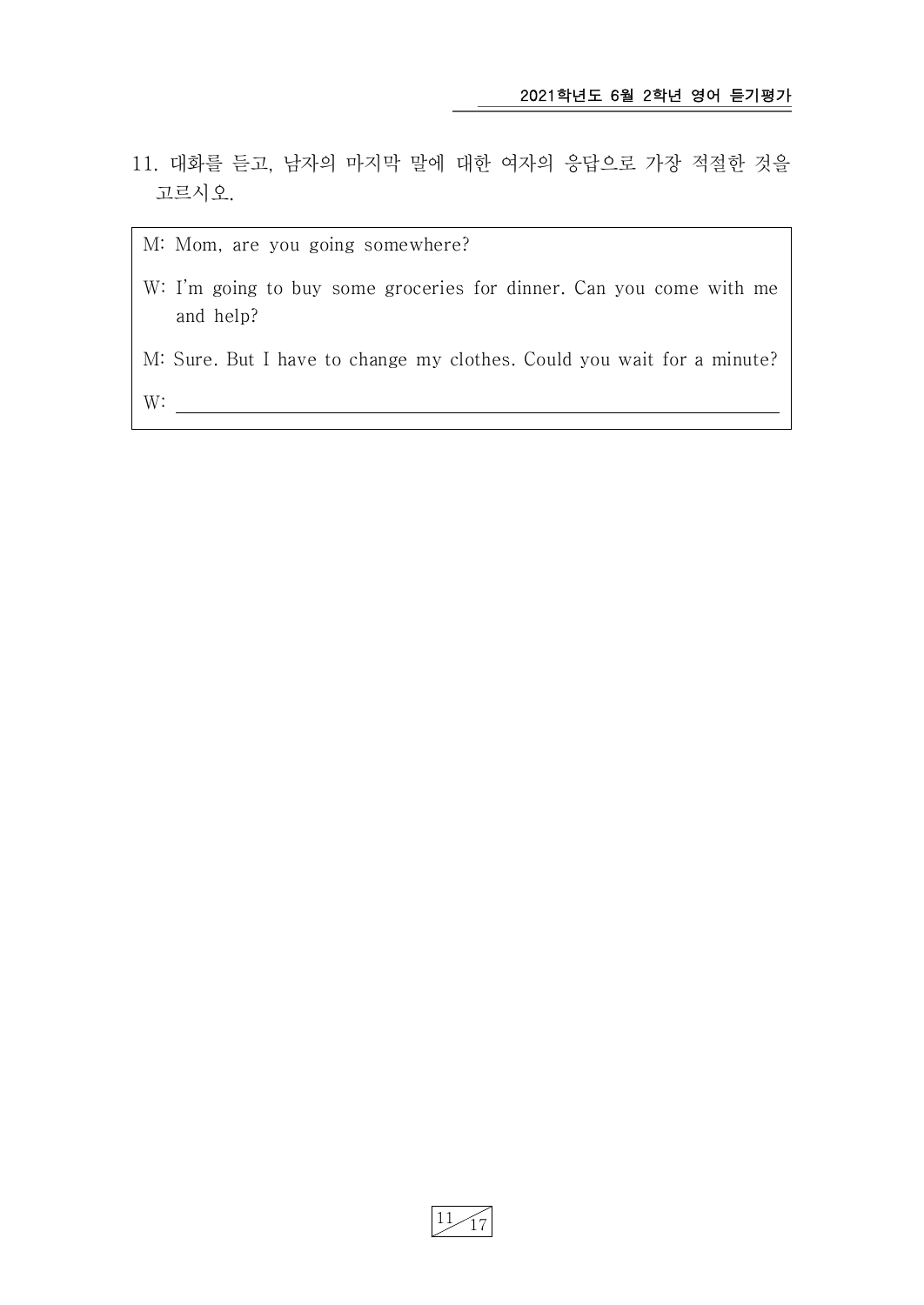12. 대화를 듣고, 여자의 마지막 말에 대한 남자의 응답으로 가장 적절한 것을 고르시오.

W: I have big news. I'm getting married next month.

M: Congratulations! You must be really busy these days.

W: I am. Here, this card is an invitation for you. I hope you can come.

M: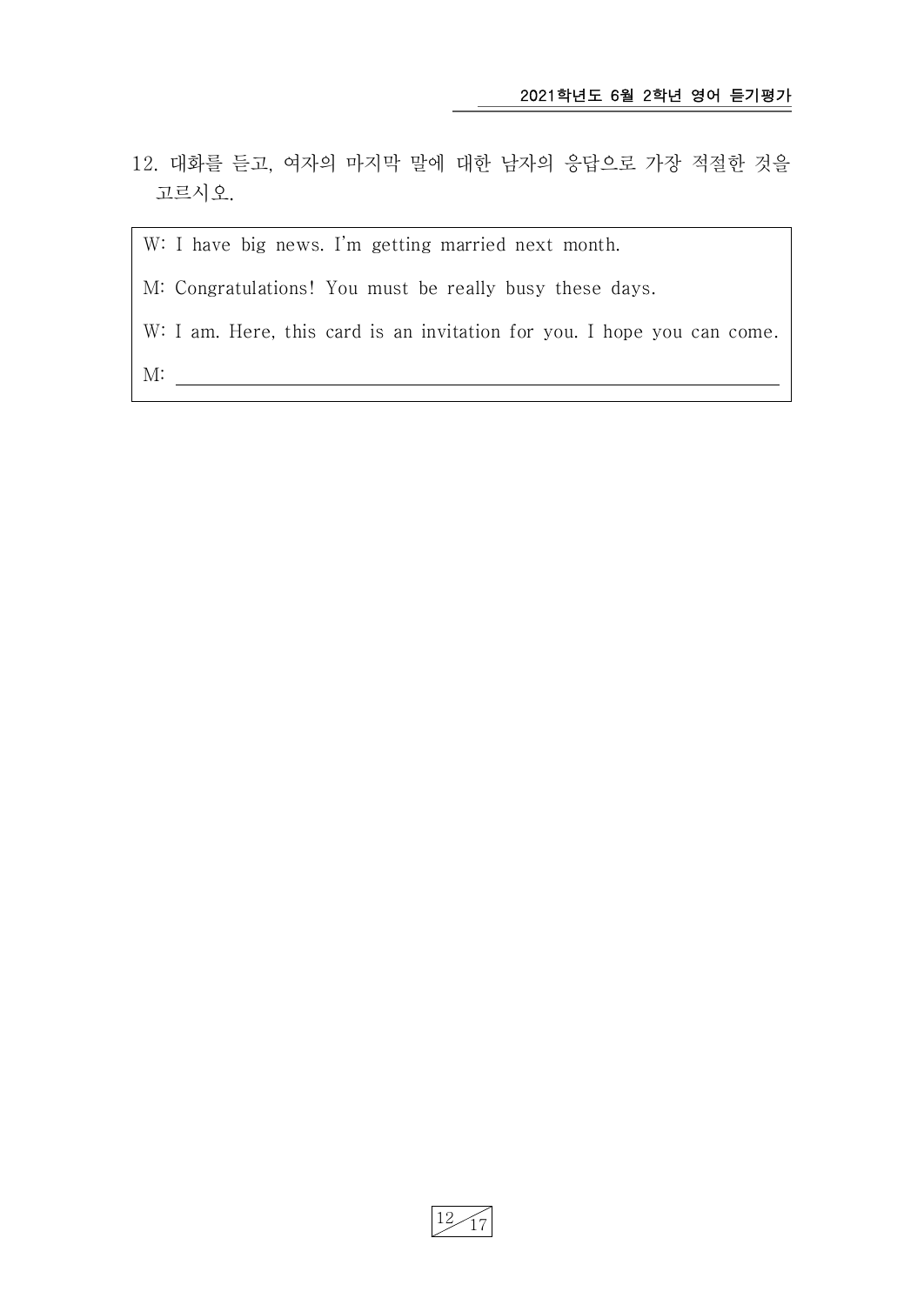- 13. 대화를 듣고, 남자의 마지막 말에 대한 여자의 응답으로 가장 적절한 것을 고르시오.
	- W: Hello, Jake. How is your job search going?
- M: I'll have a job interview with the ABC Company in three days. But the interview will be online.
- W: Oh, I've done a job interview online before.
- M: Really? Can you give me some advice?
- W: It's important to make a good impression. So, you should have clear video and sound.
- M: How can I do that?
- W: You need a high-quality camera and a good microphone. I bought those things and they were helpful.
- M: Sounds good. I want to buy them too, but I don't have much money.
- W: You can buy them at a discounted price online, but they will take several days to arrive.
- M: Oh, no... Is there any other way to get them?
- W: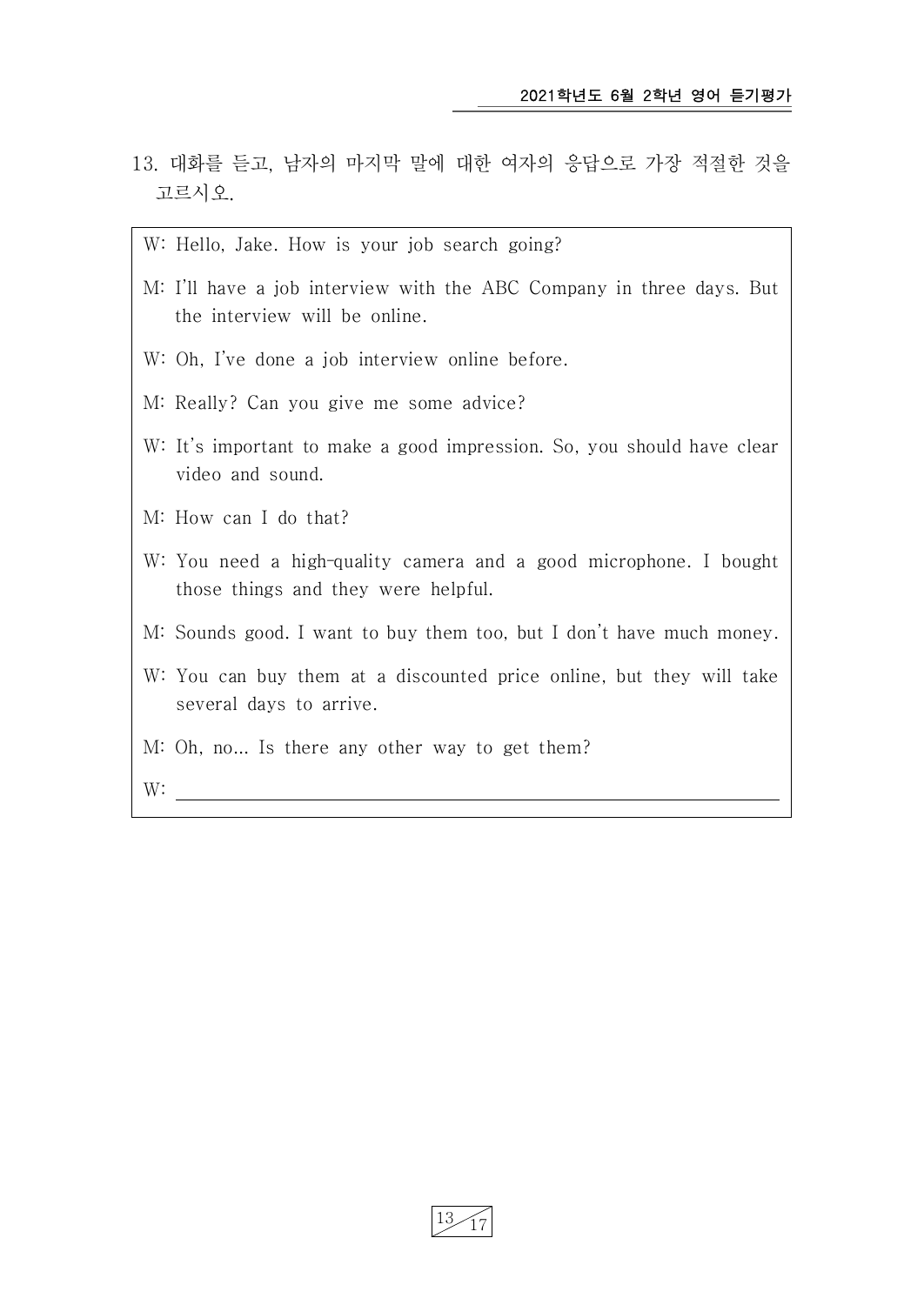- 14. 대화를 듣고, 여자의 마지막 말에 대한 남자의 응답으로 가장 적절한 것을 고르시오.
	- M: Kate, you look depressed. What's wrong?
	- W: I had a medical check-up at the hospital yesterday and got a bad result.
	- M: Sorry to hear that. What did the doctor say?
	- W: The doctor said I have high cholesterol, so I need to do more exercise.
	- M: Everyone should exercise. I recommend you take swimming lessons at the sports center near your house.
	- W: I'd like to, but these days I don't have any extra time for the lessons.
	- M: Then, how about going to work on foot or by bicycle?
	- W: Good idea, but my company is too far from home to walk there.
	- M: If so, why don't you try riding a bicycle?
	- W: That would be great, but I don't know how to do that.

 $M:$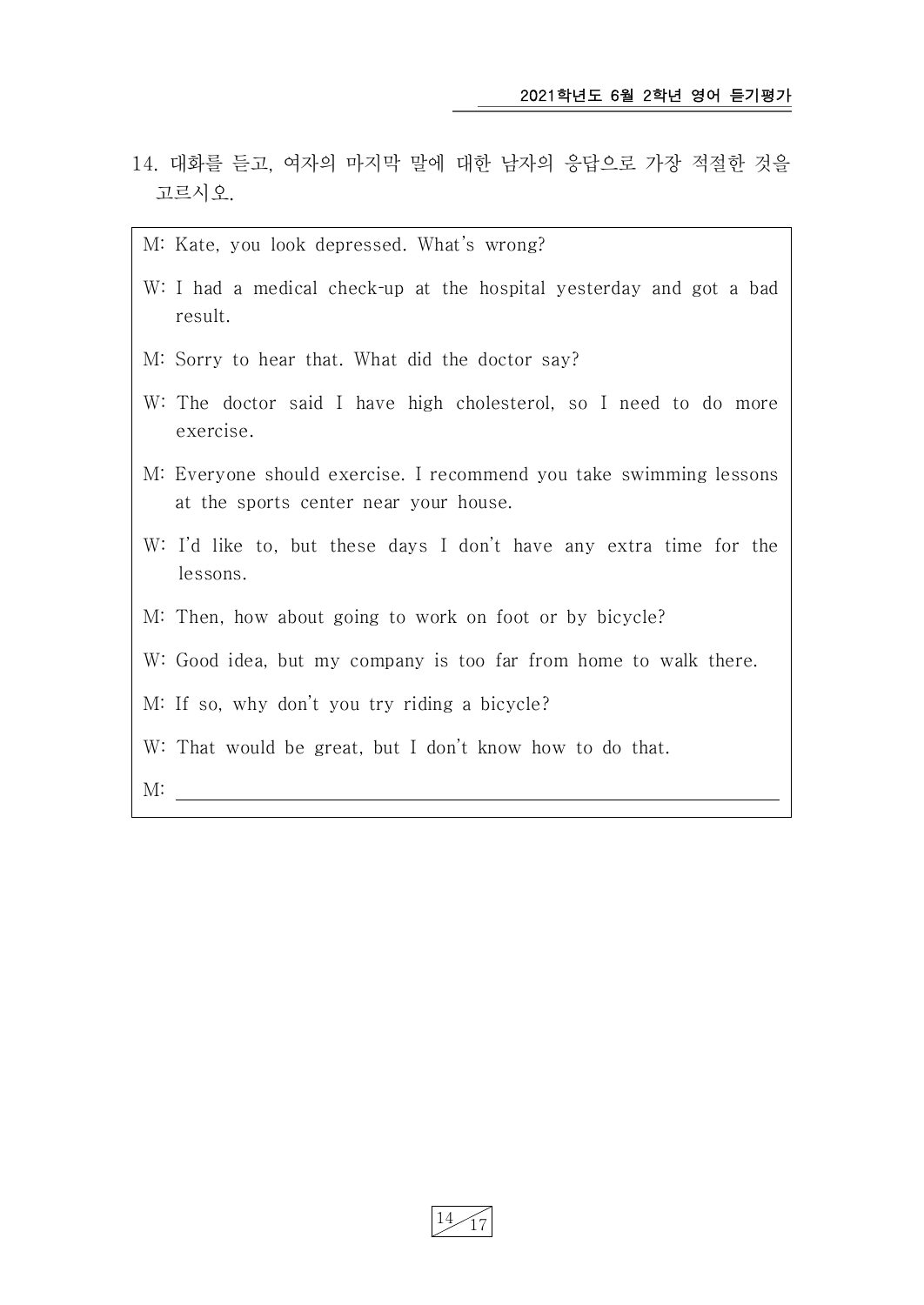- 15. 다음 상황 설명을 듣고, Lucy가 Mike에게 할 말로 가장 적절한 것을 고르시오.
	- W: Lucy and Mike are a married couple. Lucy has traveled overseas many times, but Mike has no experience with overseas trips. One day, for their summer vacation, Lucy and Mike decided to take a trip to Australia for two weeks. While talking about what to prepare, Mike tells Lucy that he'd like to go there without plans and just do whatever they want in the moment. But Lucy knows the importance of planning based on her experience with overseas travel. She is worried about having difficulties traveling without plans. So Lucy wants to suggest to Mike that they make plans for their trip. In this situation, what would Lucy most likely say to Mike?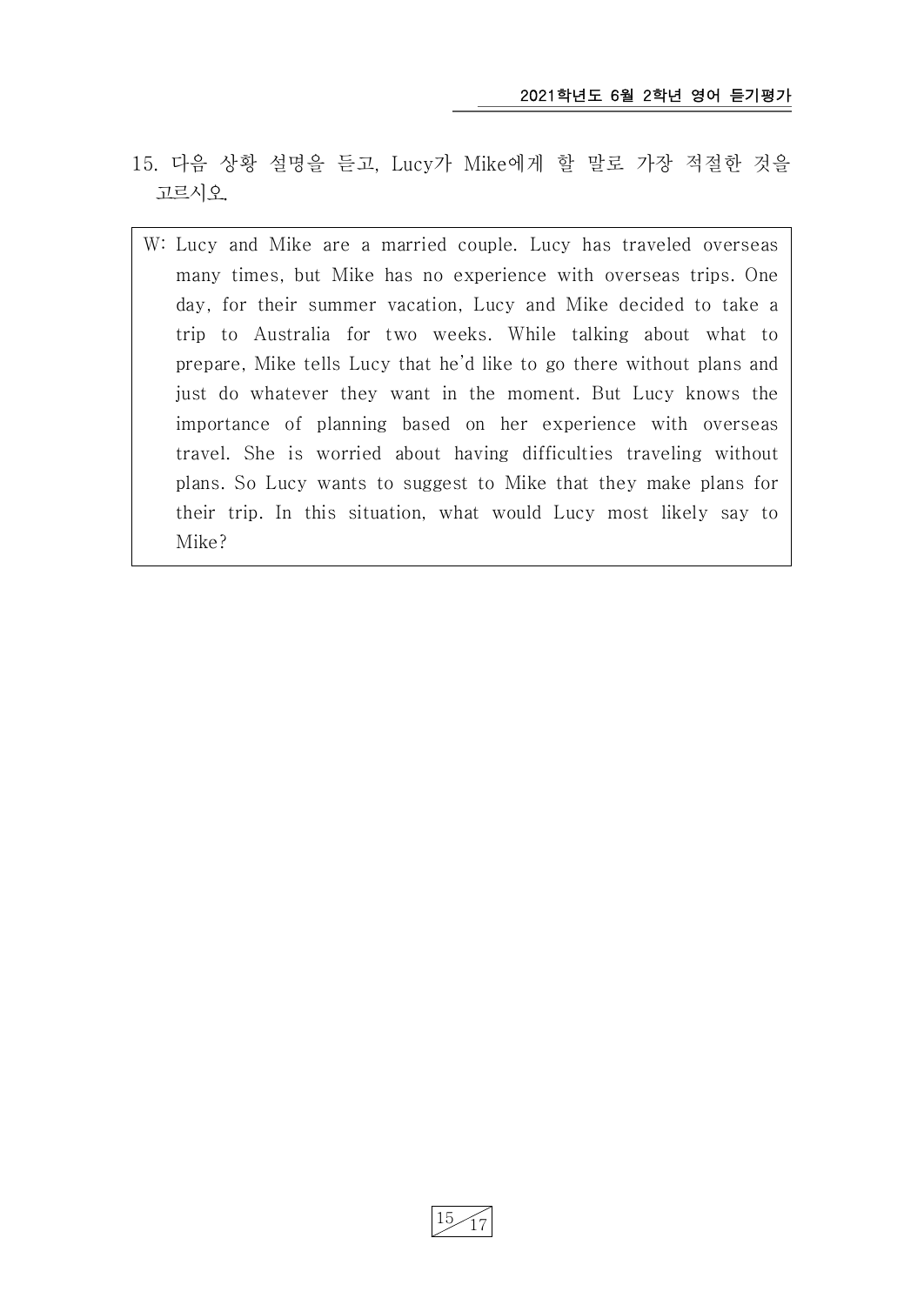## 16번부터 17번까지는 두 번 들려줍니다.

## [16~17] 다음을 듣고, 물음에 답하시오.

M: Hello, listeners. I'm Joe Adams from the public health center. Many of you drink tea because you like the taste. But tea can also improve your overall health. Today I will introduce some teas that will benefit your health. First, green tea is good for health. Green tea helps brain function by improving working memory. It can also reduce the growth of bad cells that cause cancer. Second, lemon tea is popular for its positive effects. With lemon tea, you can get vitamins and minerals without a lot of sugar or calories. Mint tea is another tea which makes you healthier. Mint tea relieves digestive discomfort in your body. It can also relieve stomach pain. Next, black tea has traditionally been popular. Black tea is well-known for reducing anxiety and stress. Also, a compound in black tea kills bacteria that cause tooth decay. So did you get some useful information today? I hope you try one of these teas. Thank you.

## 16. 남자가 하는 말의 주제로 가장 적절한 것은?